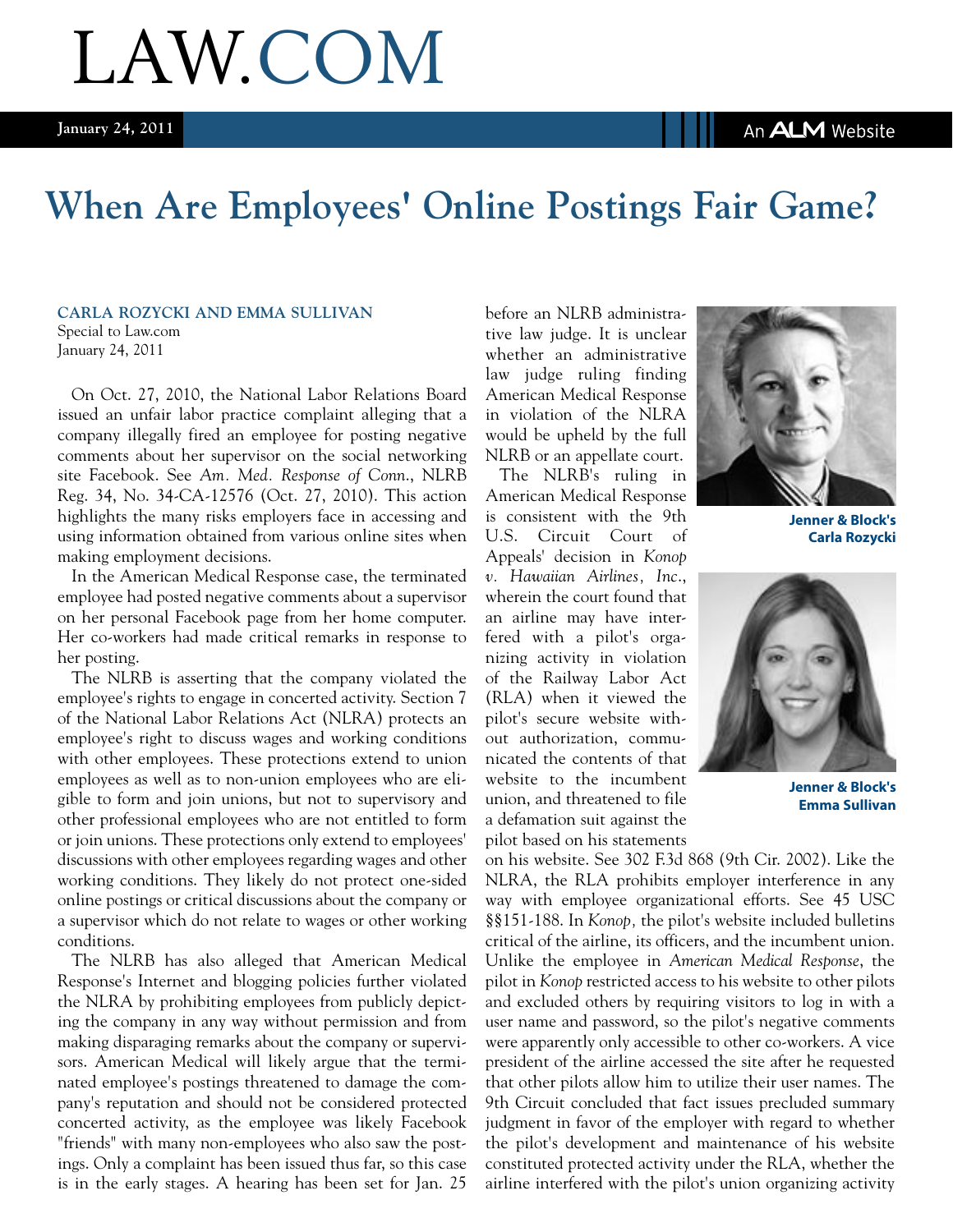### LAW.COM

in violation of the RLA, whether airline officials improperly assisted one union faction over another, and whether airline officials engaged in coercion and intimidation by threatening to sue the pilot for defamation.

On Oct. 22, 2010, the Canadian Labor Board (CLB) reached a result contrary to the NLRB, upholding an employer's right to terminate two employees for making derogatory comments on Facebook about their employer and supervisors. See *Lougheed Imports Ltd. Operating West Coast Mazda d/b/a West Coast Detail & Accessory Ctr. & UFCW Local 1518, B.C.L.R.B.*, No. B190/2010 (Oct. 22, 2010). In that case, the terminated employees were Facebook "friends" with a manager, who saw their Facebook postings, which were critical of supervisors and managers and which the company felt created a hostile work environment. The two employees were also Facebook "friends" with many other employees of the company. The CLB held that the employees had no expectation of privacy with regard to their Facebook postings and that a reasonable relationship existed between their misconduct and the penalty imposed.

An employer's termination of a union employee based on the employee's postings on a social media network can also form the basis for a grievance alleging unjust termination. In *Washington-Baltimore Newspaper Guild, Local 32035 & Radio Free Asia,* Arb. (Fishgold, Nov. 9, 2010), for example, a reporter who was terminated for insubordination and for violating Radio Free Asia's code of journalistic ethics based on his Twitter posts directed toward two subjects of a story he had written filed a grievance alleging unjust termination. After the employee posted several tweets responding to postings made by the subjects of his story, his supervisor instructed him to stop tweeting on the issue. Subsequently, the employee sent a final tweet stating that his boss had instructed him to stop tweeting. Finding that the supervisor's instructions lacked clarity and that the supervisor had aggravated the situation by refusing to allow the employee to change portions of his story, the arbitrator ordered reinstatement with back pay, seniority and benefits.

Employer access and use of information obtained on applicants and employees through online searches also poses other legal risks. Online searches can reveal information regarding protected status under federal anti-discrimination statutes such as Title VII of the Civil Rights Act of 1964, as well as information protected by state laws which often provide broader protections than Title VII. For example, such online searches may reveal an applicant or employee's race, national origin, age, sexual orientation, disability or

genetic information, providing a basis for a claim that a subsequent adverse employment action was based on that otherwise unknown status.

Similarly, an employer's inconsistent enforcement of an Internet or blogging policy can form the basis for a disparate treatment discrimination lawsuit. For example, in *Marshall v. Mayor & Alderman of the City of Savannah*, a probationary firefighter challenged her termination for MySpace postings that included pictures of other firefighters which she had obtained without permission from the city's website and pictures of herself scantily clad. See 366 Fed. Appx. 91 (11th Cir. 2010).

The department had learned of the postings through an anonymous tip, and was able to access the postings because the employee had not restricted her MySpace account to a private setting. The fire department maintained that the postings violated its rules regarding unbecoming conduct and conflicts of interest. When confronted with the conduct and asked to remove the pictures, the employee denied she had violated any policy, became defensive and insubordinate, and refused to provide the names of other firefighters she claimed had made similar postings. After she was terminated, she brought suit alleging race, gender and national origin discrimination, claiming that other firefighters had made similar postings and were not fired. The 11th U.S. Circuit Court of Appeals affirmed the lower court's decision rejecting the employee's claims of discrimination, finding that the employee had failed to show that similarly situated employees outside the protected class were treated more favorably. Although the employer prevailed, the case highlights risks that employers can face when making employment decisions based on information obtained online.

The Equal Employment Opportunity Commission's Nov. 9, 2010, regulations enforcing the Genetic Information Nondiscrimination Act of 2008 (GINA), which took effect on Jan. 10, 2011, highlight another area where employers face risk when accessing and making decisions based upon information obtained over the Internet. GINA prohibits employers from "acquiring" genetic information regarding applicants and employees, with certain limited exceptions. Under the new regulations, employers are expressly prohibited from conducting Internet searches on employees or applicants in a way that is likely to result in obtaining genetic information. See 29 CFR §1635.8(a). If a company acquires genetic information through social networking sites and other media sources, a violation of GINA has occurred unless the employer can show that access is